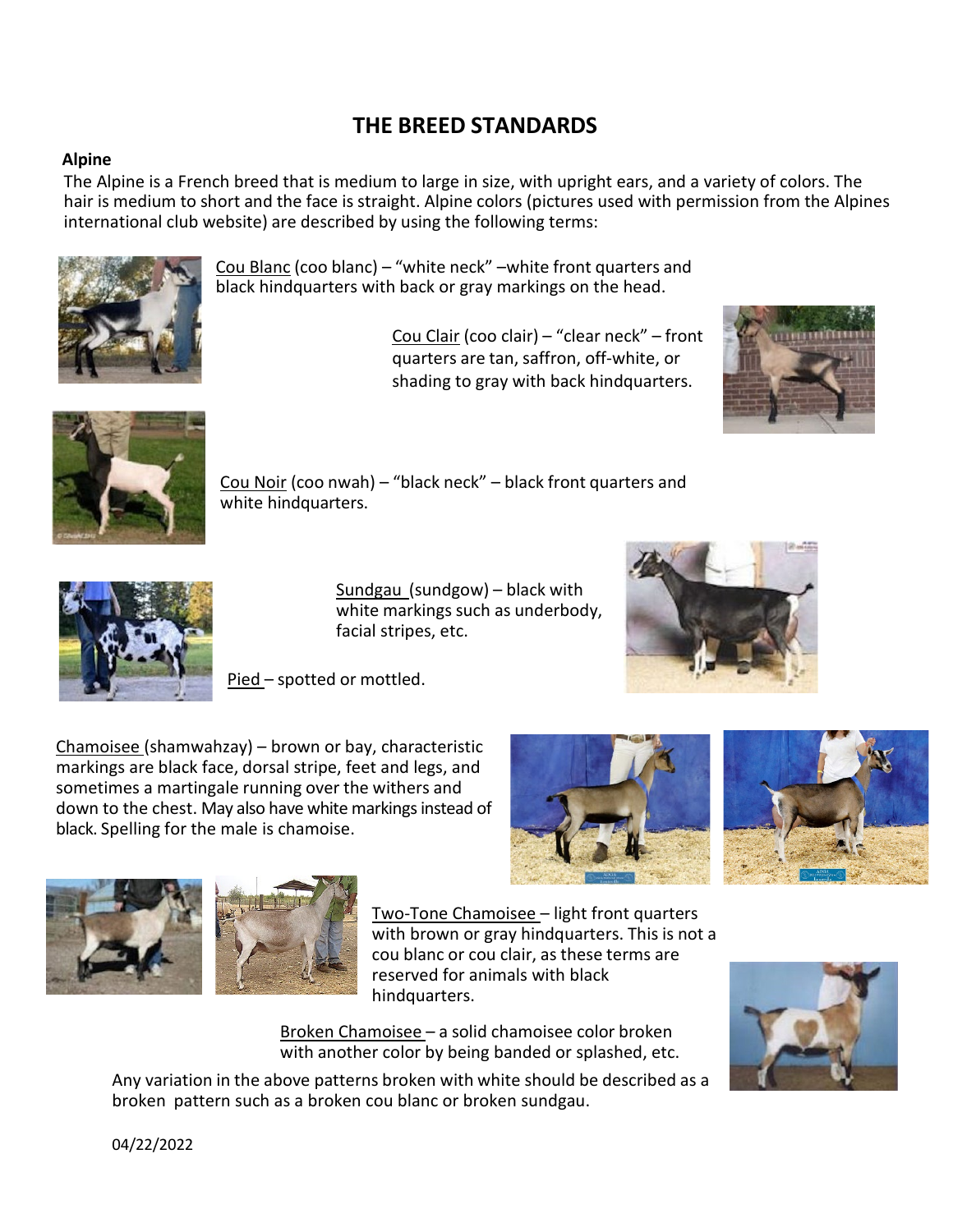# **Guernsey-**

The Guernsey dairy goat was developed using genetics from the rare Golden Guernsey Goats, an official dairy breed registered with the British Goat Society. The Guernsey dairy goat is medium in size. The ears are erect and often set slightly lower than Swiss breeds and carried horizontally, or forward in what is termed the "bonnet" position when viewed in profile. Ear tips can be slightly upturned. The ears must not be pendulous. The nose should either be straight or dished. The Guernsey coat/hair color should be shades of gold, ranging from very pale flaxen cream to deep russet or bronze. Full or partial roaning; white patches; white face; star/blaze are acceptable. The golden body color should be dominant, with no preference shown to any shade or pattern. Hair may be short or long and flowing or a combination of both. A long curtain, skirt, and/or dorsal fringe of body hair are desirable, although not required to meet standard. Skin color must display a gold tone, ranging from peachy-flesh to orange-gold in one

or more of these places; muzzle, ears, eyes, under tail, mammary or scrotum. Swiss facial stripes and/or rump marking; black markings or spots over 1 ½ inches are not allowed.

*Pictures courtesy of Treasured Sunrise Acres*





### **LaMancha**

The LaMancha goat was developed in the US. It has excellent dairy temperament and is an all- around sturdy animal that can withstand a great deal of hardship and still produce. Through official testing this breed has established itself in milk production with high butterfat. The LaMancha face is straight with the ears being the distinctive breed characteristic. There are two types of LaMancha ears.

- The "gopher ear" has an approximate maximum length of one inch but preferably is non-existent and with very little or no cartilage. The end of the ear must be turned up or down.
- The "elf ear" has an approximate maximum length of two inches or less, and the end of the ear must be turned up or down and cartilage shaping the ear is allowed.

In does, one type of ear has no advantage. However, bucks must only have the "gopher ear." Any color or combination of colors is acceptable with no preference. The hair is short, fine, and glossy.

*(Picture from the American Lamancha Breeders Association, owner/breeder Goat San)* 

# **Nigerian Dwarf**

The Nigerian Dwarf is a miniature breed originating in West Africa and developed in the US. The balanced proportions of the Nigerian Dwarf give it the appearance of the larger breeds of dairy goats, but the does stand no more than 22.5" and the bucks no more than 23.5" at the withers. Any color or combination of colors is acceptable. The medium length ears are erect and alert. The face is either straight or dished, and the hair is short and fine.

(*Pictured used from the American Dairy Goat Association 2021 National Show results page-breeder/owner Lil Mtn)* 





04/22/2022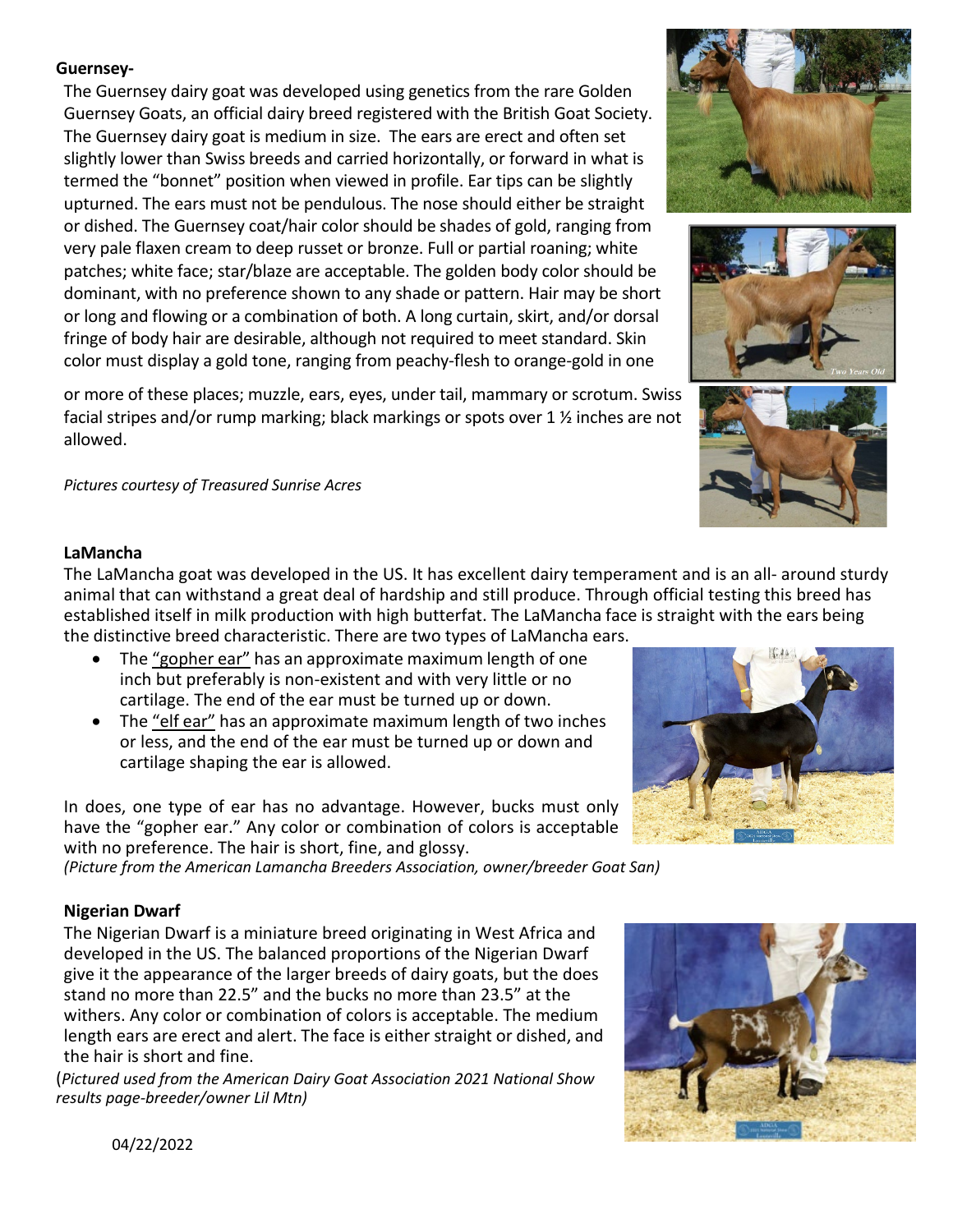#### **Nubian**

The Nubian is relatively large and of mixed Asian, African, and European origin. They are known for milk with high butterfat. The head is the distinctive breed characteristic, with the facial profile between the eyes and the muzzle being strongly convex. The ears are long (extending at least one inch beyond the muzzle when held flat along the face), wide, and pendulous. They lie close to the head at the temple and flare slightly out and well forward at the rounded tip, forming a "bell" shape. The ears are not thick, with the cartilage well defined. The hair is short, fine, and glossy. Any color or colors, solid or patterned, is acceptable.

*(Pictured from the International Nubian Breeders Association, Owner/Breeder Woest- Hoeve)*



# **Oberhasli**

The Oberhasli is a Swiss breed. It is of medium size. Its color is chamoisee. Does may be black but chamoisee is preferred. Chamoisee is described as: Bay – ranging from light to a deep red bay with the latter most desirable. A few white hairs through the coat and about the ears are permitted. Markings are to be: two black stripes down the face from above each eye to a black muzzle; forehead nearly all back, black stripes from the base of each ear coming to a point just back of the poll and continuing along the neck and back as a dorsal stripe to the tail; a black belly and light gray to black udder; black legs below the knees and hocks; ears black inside and bay outside. Bucks often have more black on the head than does, black whiskers, and black hair along the shoulder and lower chest with a mantle of black along the back. Bucks



frequently have more white hairs through the coat than does. The face is straight or dished. *(Pictured used from the American Dairy Goat Association 20219 National Show results page, owner/breeder Vanjust Oberhaslis)*

#### **Saanen**

The Saanen is a Swiss breed. It is medium to large in size with rugged bone. Does should be feminine, however, and not coarse. Saanens are all white or light cream in color, with white preferred. Spots on the skin are not discriminated against. Small spots of color on the hair are allowable, but not desirable. The hair should be short and fine, although a fringe over the spine and thighs is often present. Ears should be erect and alertly carried, preferably pointing forward. The face should be straight or dished. A tendency toward a Roman nose is discriminated against.



04/22/2022 (*Pictured used from the American Dairy Goat Association 2019 National Show results page-breeder/owner Tempo Dairy Goats)*